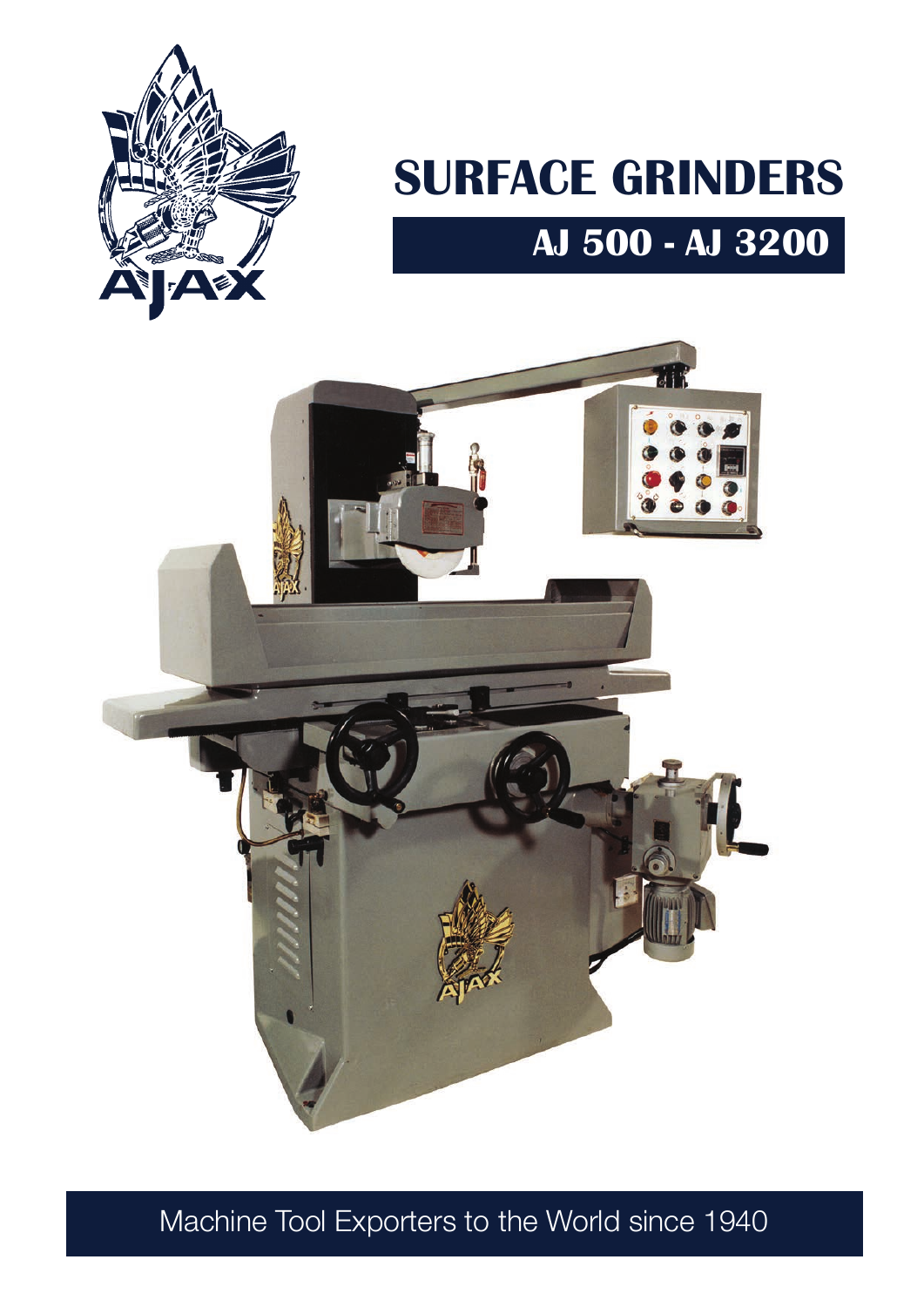# **SURFACE GRINDERS AJ 500 - 3200**

There are numerous models of Ajax surface grinding machines with working areas up to 3200 x 850mm.

All machines are traditional in design with easy access for complete, accurate and efficient control andare suitable for toolroom and production work. The longitudinal table movement is hydraulically driven and the cross traverse and wheelhead feeds electrically driven. All have infinitely variable speed control.

All models are available with manual downfeed of the wheelhead and/or automatic downfeed which can be incrementally pre-set. Machines with the 'H' suffix indicate automatic longitudinal and cross feed as standard. Suffix 'HD' indicates that machines are also equipped with automatic downfeed.

### **The Wheelhead**

The wheelhead spindle on all models is mounted on super precision bearings, completely sealed and maintenance free. The casting is constructed for extreme rigidity of the spindle and bearing assemblies. The grinding spindle is directly coupled to a dynamically balanced, flange-mounted motor through a shock absorbing coupling. The wheel head of all HD models is provided with rapid power positioning with fine positioning carried out by means of a 0.0025mm incremented handwheel.

#### **Table**

The longitudinal movement of the table is hydraulic and the rate of traverse is infinitely variable between ranges.

Lubrication of all slideways is by means of an electronically controlled pump unit through metering valves to the various lubrication ports. Hand traverse of the work table is by means of a handwheel rack and pinion. The table is provided with ample operator splash protection.

**AJV 500HD**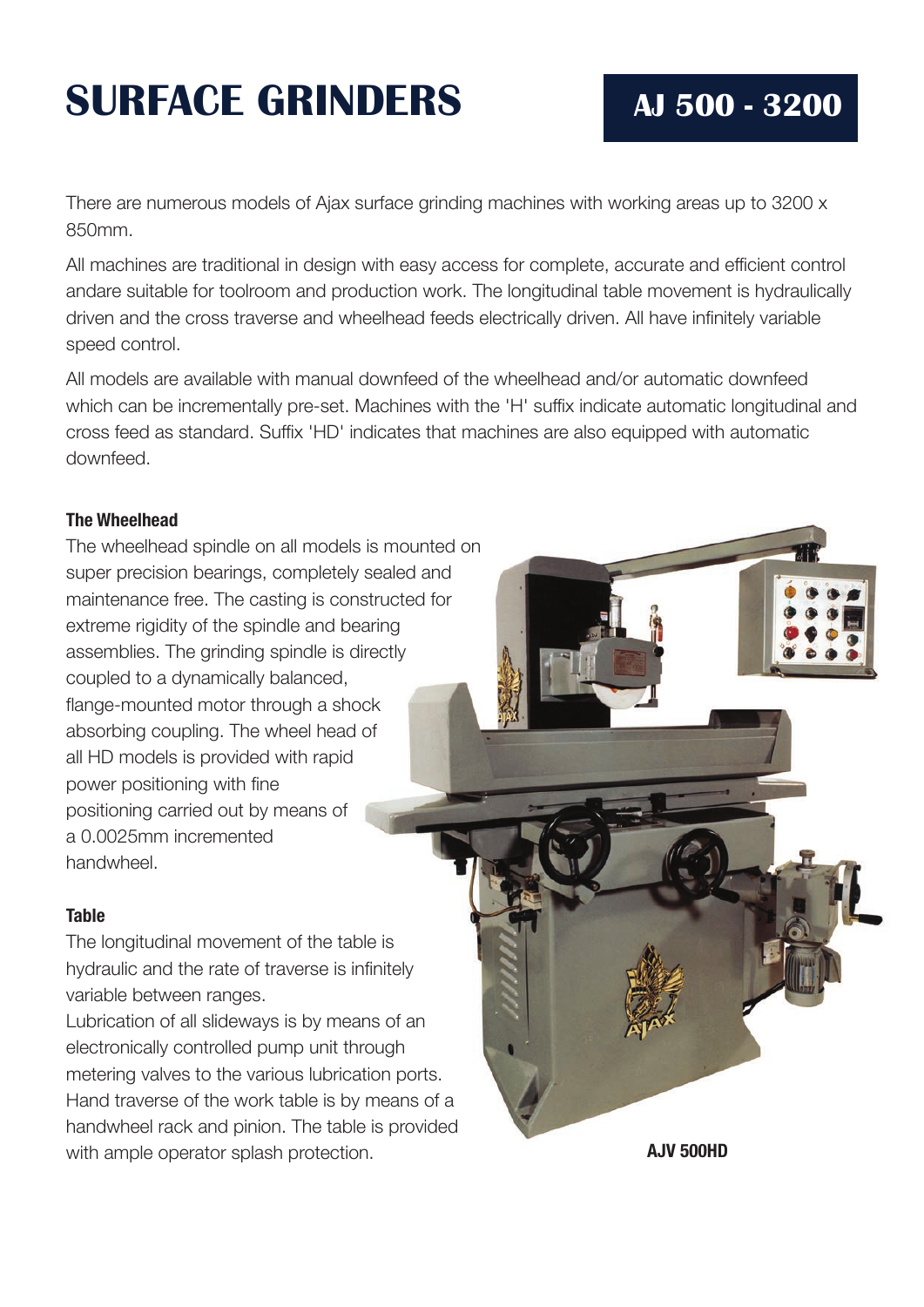| <b>Model</b><br><b>Working Surface (mm)</b>                                          | <b>AJ 500 H/HD</b><br>500 x 230 | <b>AJ 600 H/HD</b><br>600 x 260 | <b>AJ 750 H/HD</b><br>750 x 260 | <b>AJ 800 HD</b><br>800 x 400 | <b>AJ 1000 HD</b><br>$1,000 \times 500$ | <b>AJ 1500 HD</b>        | AJ 2000 HD AJ 3200 HD<br>1,500 x 500 2,000 x 600 3,200 x 850 |                          |
|--------------------------------------------------------------------------------------|---------------------------------|---------------------------------|---------------------------------|-------------------------------|-----------------------------------------|--------------------------|--------------------------------------------------------------|--------------------------|
| Maximum Longitudinal<br>Traverse (mm)                                                | 565                             | 690                             | 840                             | 960                           | 1,160                                   | 1,650                    | 2,150                                                        | 3,350                    |
| <b>Longitudinal Speed</b><br>(m/min)                                                 | $6 - 25$                        | $6 - 25$                        | $6 - 25$                        | $6 - 25$                      | $5 - 25$                                | $5 - 25$                 | $5 - 25$                                                     | $5 - 25$                 |
| Maximum Grinding<br>Length & Width (mm)                                              | 508 x 254                       | 609 x 304                       | 762 x 305                       | 813 x 406                     | $1,000 \times 500$                      |                          | 1,500 x 500 2,000 x 600 3,200 x 850                          |                          |
| Maximum Table Loading (kg )335                                                       |                                 | 335                             |                                 |                               | 1,000                                   | 1,200                    | 1,500                                                        | 2,400                    |
| <b>GRINDING HEAD</b>                                                                 |                                 |                                 |                                 |                               |                                         |                          |                                                              |                          |
| Grinding Wheel Size (mm) 200 x 13                                                    | x 31.5                          | $355 \times 32$<br>x 127        | 355 x 32<br>x 127               | $335 \times 50$<br>x 127      | $406 \times 50$<br>x 127                | $406 \times 50$<br>x 127 | $510 \times 50$<br>x 127                                     | $510 \times 50$<br>x 127 |
| Spindle Speed (rpm)<br>Maximum Height of                                             | 2,900                           | 1,450                           | 1,450                           | 1,450                         | 1,450                                   | 1,450                    | 960                                                          | 960                      |
| Spindle Centre (mm)<br><b>Vertical Positioning</b>                                   | 500<br>Hand (H)<br>Power (HD)   | 600<br>Hand (H)<br>Power (HD)   | 600<br>Hand (H)<br>Power (HD)   | 620<br>Power                  | 600<br>Power                            | 600<br>Power             | 850<br>Power                                                 | 950<br>Power             |
| <b>Vertical Downfeed</b><br>(HD model only)                                          | Auto                            | Auto                            | Auto                            | Auto                          | Auto                                    | Auto                     | Auto                                                         | Auto                     |
| Vertical Traverse (mm)<br><b>Handwheel Graduation</b><br><b>Cross Feed Handwheel</b> | 0.01                            | 0.01                            | 0.01                            | 0.005                         | 0.002                                   | 0.002                    | 0.002                                                        | 0.002                    |
| Graduation (mm)                                                                      | 0.01                            | 0.01                            | 0.01                            | 0.01                          | 0.02                                    | 0.02                     | 0.02                                                         | 0.02                     |
| Cross Feed Travel (mm)<br><b>Automatic Cross</b><br>Traverse (mm)                    | $0 - 254$<br>$0 - 9$            | $0 - 304$<br>0.9                | $0 - 304$<br>0.9                | $0 - 406$<br>0.12             | $0 - 550$<br>0.25                       | $0 - 550$<br>0.25        | $0 - 600$<br>0.38                                            | $0 - 850$<br>0.38        |
| <b>HYDRAULIC SYSTEM</b>                                                              |                                 |                                 |                                 |                               |                                         |                          |                                                              |                          |
| <b>Working Pressure</b>                                                              |                                 |                                 |                                 |                               |                                         |                          |                                                              |                          |
| (kg/cm2)                                                                             | 18-22                           | $18 - 22$                       | $18 - 22$                       | $18 - 22$                     | $18 - 22$                               | $18 - 22$                | $18 - 22$                                                    | $18 - 22$                |
| Tank Capacity (I)                                                                    | 60                              | 60                              | 60                              | 80                            | 80                                      | 80                       | 120                                                          | 160                      |
| <b>MOTORS</b>                                                                        |                                 |                                 |                                 |                               |                                         |                          |                                                              |                          |
| <b>Grinding Spindle Power</b>                                                        | 2Hp<br>(1.5kW)                  | 5Hp<br>(3.7kW)                  | 5Hp<br>(3.7kW)                  | 7.5Hp<br>(5.6kW)              | 10Hp<br>(7.5kW)                         | 10Hp<br>(7.5kW)          | 10Hp<br>(7.5kW)                                              | 15Hp<br>(11.2kW)         |
| <b>Cross Feed</b>                                                                    | $0.2$ Hp<br>(0.15kW)            | $0.2$ Hp<br>(0.15kW)            | $0.2$ Hp<br>(0.15kW)            | $0.25$ Hp<br>(0.18kW)         | $0.25$ Hp<br>(0.18kW)                   | $0.25$ Hp<br>(0.18kW)    | $0.25$ Hp<br>(0.18kW)                                        | $0.25$ Hp<br>(0.18kW)    |
| Vetical Positioning /<br>Downfeed                                                    | $0.25$ Hp<br>(0.18kW)           | $0.25$ Hp<br>(0.18kW)           | $0.25$ Hp<br>(0.18kW)           | $0.25$ Hp<br>(0.18kW)         | $0.25$ Hp<br>(0.18kW)                   | $0.25$ Hp<br>(0.18kW)    | 1Hp<br>(0.75kW)                                              | DC Servo                 |
| <b>Hydraulic Pump</b>                                                                | 1Hp<br>(0.75kW)                 | 2Hp<br>(1.5kW)                  | 2Hp<br>(1.5kW)                  | 3Hp<br>(2.2kW)                | 5Hp<br>(3.7kW)                          | 5Hp<br>(3.7kW)           | 7.5Hp<br>(5.5kW)                                             | 15Hp<br>11kW             |
| <b>Coolant Pump</b>                                                                  | $0.25$ Hp<br>(0.18kW)           | $0.25$ Hp<br>(0.18kW)           | $0.25$ Hp<br>(0.18kW)           | $0.25$ Hp<br>(0.18kW)         | $0.25$ Hp<br>(0.18kW)                   | $0.25$ Hp<br>(0.18kW)    | $0.25$ Hp<br>(0.18kW)                                        | $0.25$ Hp<br>(0.18kW)    |
| Coolant Flow Rate (I/min) 25                                                         |                                 | 25                              | 25                              | 25                            | 40                                      | 40                       | 40                                                           | 40                       |
| <b>WEIGHT AND DIMENSIONS</b>                                                         |                                 |                                 |                                 |                               |                                         |                          |                                                              |                          |
| Net weight of machine kg 1,350                                                       |                                 | 1,850                           | 1,950                           | 2,800                         | 4,500                                   | 5,000                    | 8,500                                                        | 15,500                   |
| Gross weight (kg)                                                                    | 1,600                           | 2,150                           | 2,250                           | 3,150                         | 5,200                                   | 5,800                    | 9,600                                                        | 18,000                   |
| Dimensions (mm)                                                                      | 1,524x914<br>x1,740             | 1,850x1,076<br>x1,880           | 2,149x1,076<br>x1,880           | x2,000                        | 2,502x1,422 3,760x2,235<br>x2,235       | 4,648x 2,235<br>x2,235   |                                                              |                          |
| <b>Shipping Case</b><br>Dimensions (mm)                                              | 2,060x1,680<br>x2,050           | 2,260x1,740<br>x2,210           | 2,260x1,730<br>x2,160           | 2,680x1,740<br>x2,250         | 3,370x2,280<br>x2,220                   | x2,300                   | 5,180x2,640 7,000x2,800 10,500x3,300<br>x2,740               | x3,000                   |

## **TECHNICAL SPECIFICATIONS**